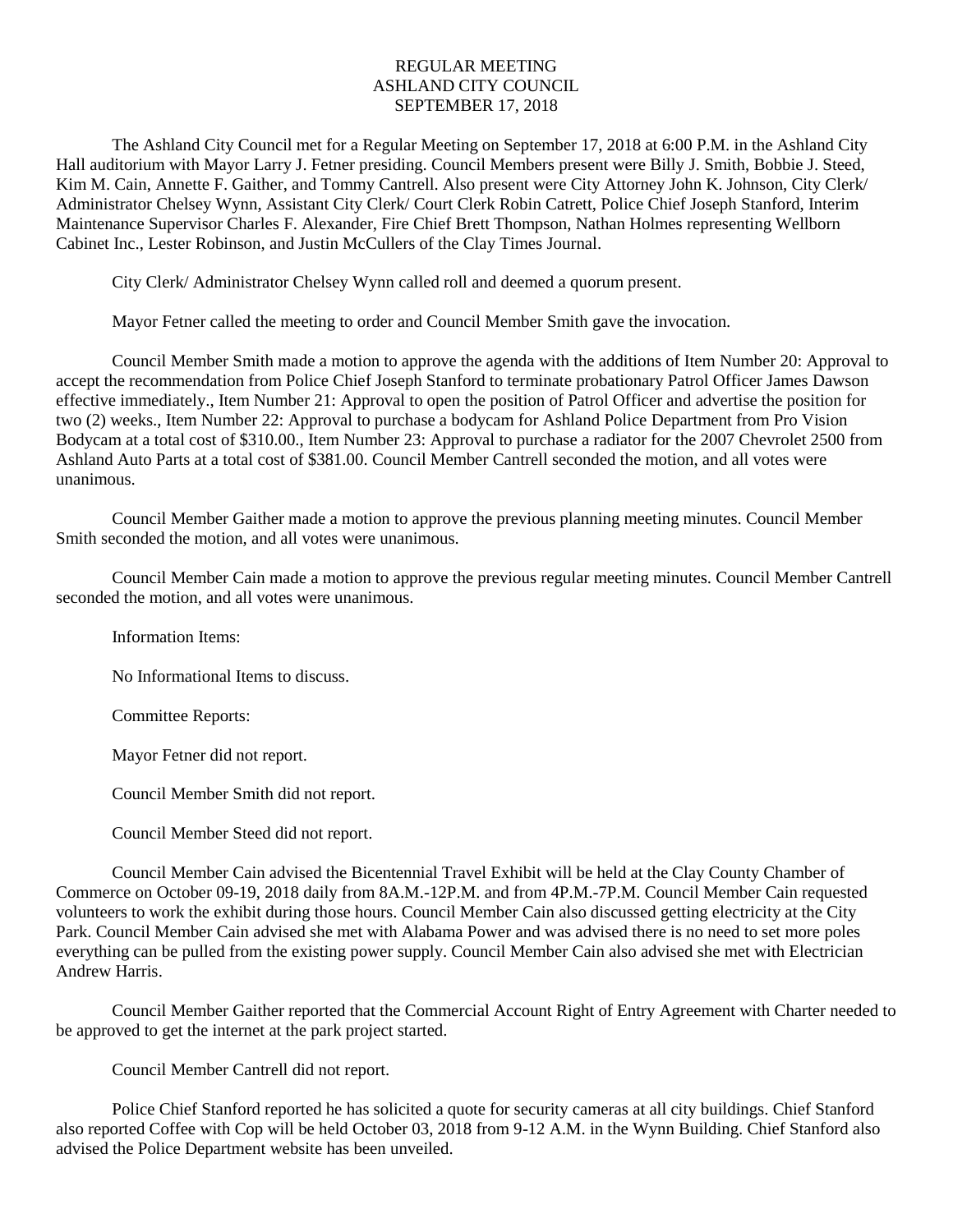#### 09.17.2018 Page 2

Fire Chief Thompson reported the Fire Department has been quiet. Chief Thompson advised the Department has expressed interest in doing the Haunted Trail again this year, but he hasn't had anyone take charge.

Interim Maintenance Supervisor Alexander advised the Maintenance Department is running the limb route and attempting to catch up on everything.

Mayor Fetner thanked Interim Supervisor Alexander for working hard and doing a good job.

## New Business:

Council Member Smith made a motion to approve the bills received since the last regular meeting in the amount of \$8,639.10. Council Member Cantrell seconded the motion, and all votes were unanimous.

Council Member Gaither made a motion approving the city to pay Local Government Corporation \$891.00 for annual software support for Delta Business License software. Council Member Cain seconded the motion, and all votes were unanimous.

Council Member Cantrell made a motion to approve the job description for the position of Code Enforcement/Animal Control/Safety Officer. Council Member Smith seconded the motion, and all votes were unanimous.

Council Member Cain made a motion to open and advertise for two (2) weeks the position of Code Enforcement/Animal Control/Safety Officer at salary Range 15 based on experience. Council Member Gaither seconded the motion, and all votes were unanimous.

Council Member Steed made a motion approving the city to contract with Clay County Animal Shelter for housing and care of any animals collected by the City of Ashland. Council Member Cantrell seconded the motion, and all votes were unanimous.

Council Member Steed made a motion to accept the sealed bid for a John Deere 777 2 track 60" deck mower from Jody Brown in the amount of \$101.00. Council Member Gaither seconded the motion, motion carried upon a roll call vote:

Council Member Smith – Nay Council Member Steed – Yay Council Member Cain – Abstained Council Member Gaither – Yay Council Member Cantrell – Yay Mayor Fetner – Yay

Council Member Gaither made a motion to accept the sealed bid for a Clemco Classic 150 Sandblaster from Jody Brown in the amount of \$101.00. Council Member Cantrell seconded the motion, and all votes were unanimous.

Council Member Cantrell made a motion to accept the sealed bit for an Echo SRM-260 Weed eater from Charles Alexander in the amount of \$25.00. Council Member Gaither seconded the motion, and all votes were unanimous.

Council Member Cain made a motion to approving no bid surplus property Echo Blower PD 250 handheld property by disposal at landfill. Council Member Steed seconded the motion, and all votes were unanimous.

Council Member Gaither made a motion approving Mayor Fetner to sign the Commercial Account Right of Entry Agreement with Charter Communications. Council Member Cain seconded the motion, and all votes were unanimous.

Council Member Gaither made a motion to approve the 2018-2019 City of Ashland Budget. Council Member Cain seconded the motion, and all votes were unanimous.

Council Member Steed made a motion to accept notice of retirement from Senior Aide Dollie Zachery with her last day of work being October 31, 2018. Council Member Smith seconded the motion, and all votes were unanimous.